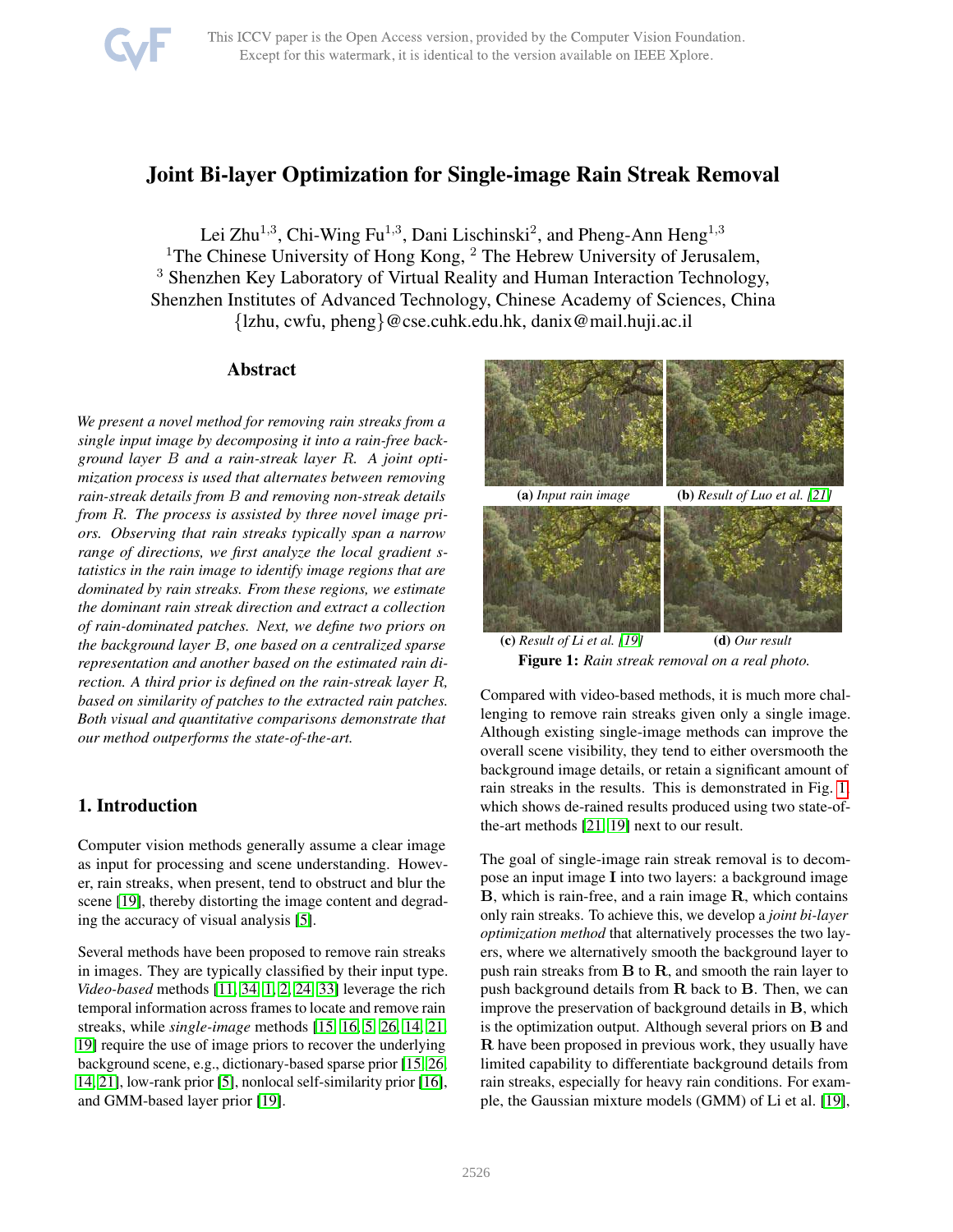<span id="page-1-0"></span>

Figure 2: *Overview: given a rain image (a), we first locate rain-dominated regions (b), and use them to estimate the rain direction (c) and extract rain patches (d); then, we use our joint bi-layer optimization method to iteratively create the result (e).*

trained from a set of manually-collected rain and non-rain patches, are ineffective on patches with a significant amount of background detail corrupted with many rain streaks.

In summary, this work has two major novel components. First, we introduce an automatic method to locate raindominated regions from the input image and estimate the dominant direction of the rain streaks. Observing that rain streaks usually fall within a narrow band of directions, even for heavy rain, we analyze the statistics of gradient vectors over image blocks in I and identify scene regions dominated by rain streaks, see Fig. [2\(](#page-1-0)b). From such regions, we can then estimate the rain direction in I and extract rain patches to model the rain pattern, see Fig. [2\(](#page-1-0)c&d). The other major novel component in this work is the joint bi-layer optimization model, which iteratively separates rain (R) and background (B) through the following three priors:

- First, we introduce a centralized sparse representation (CSR) [\[7\]](#page-8-13) to improve the performance in removing rain streaks, while preserving the background details. This prior integrates both local and nonlocal sparsity constraints and adapts the CSR for de-raining by constructing a guidance image with the window inherent variation metric [\[30\]](#page-8-14). Note that previous methods employ only the local sparsity [\[15,](#page-8-8) [26,](#page-8-10) [14,](#page-8-11) [21\]](#page-8-12) or the nonlocal prior [\[28\]](#page-8-15).
- Second, we construct a rain direction prior by considering the angular deviation of pixel gradients from the rain direction. This prior is built upon the rain direction information we automatically extracted by detecting rain-dominated scene regions. Previous works like [\[11\]](#page-8-2) estimate rain directions by tracking how rain streaks move over successive video frames, so they cannot be used for single-image rain streak removal. To the best of our knowledge, ours is the first work to make use of a rain direction prior for single-image rain streak removal.
- Lastly, we introduce a rain layer prior specifically for the rain layer R, designed to smooth out non-rain-streak background details in  $R$  by using the rain patches we automatically extracted from the rain-dominated regions.

Furthermore, we adopt the alternative direction method of multipliers (ADMM) and iteratively re-weighted least squares (IRLS) methods to efficiently solve the resulting optimization problem, and evaluate it using both synthetic and real images. Both quantitative comparisons and visual results demonstrate that our method can efficiently remove rain streaks and better preserve background details, compared to the state-of-the-art single-image methods.

## 2. Related Work

Video-based rain streak removal methods leverage the temporal information in videos to remove rain streaks, typically by analyzing the difference between adjacent frames. Garg and Nayar [\[11,](#page-8-2) [12,](#page-8-16) [13\]](#page-8-17) proposed an appearance model based on photometric properties and temporal dynamics to describe rain streaks, while Zhang et al. [\[34\]](#page-8-3) exploited the temporal and chromatic properties of rain in videos. Other methods include [\[1,](#page-8-4) [2,](#page-8-5) [24\]](#page-8-6); see [\[28\]](#page-8-15) for a detailed review.

Single-image rain streak removal methods is a very challenging problem, since we observe only one color value per pixel in the input image. To address this problem, various image priors have been explored. Dictionary-based sparse prior [\[23\]](#page-8-18) describes an image patch as a linear combination of a few atoms from a pre-specified dictionary. Kang et al. [\[15\]](#page-8-8) decomposed an input image into a low-frequency and a high-frequency component, and then separated rain streaks from the background using sparse-coding-based dictionary learning. Sun et al. [\[26\]](#page-8-10) proposed an incremental dictionary learning strategy to represent the high-frequency layer and used the structural similarity metric to identify the dictionary atoms associated with rain patterns. Huang et al. [\[14\]](#page-8-11) introduced a self-learning mechanism to identify a subset of atoms in the dictionary of high-frequency components, which correspond to rain patterns. Luo et al. [\[21\]](#page-8-12) took a discriminative sparse-coding approach to rain removal by separating sparse codes associated with background patches from codes associated with the patches of the rain image. While these sparse-coding methods help improve the overall visibility, they tend to oversmooth the background image details, or retain excessive rain streaks in the results [\[19\]](#page-8-0).

Apart from the local sparse prior, Kim et al. [\[16\]](#page-8-9) exploited the nonlocal self-similarity prior; they detected rain streaks by assuming elliptical shape and vertical orientations of the rain streaks. Observing that a rainy scene contains similar rain streak patterns, Chen at al. [\[5\]](#page-8-1) used a low-rank structure to model the rain streaks. Most recently, Li et al. [\[19\]](#page-8-0) proposed using two Gaussian mixture models (GMMs), one for the background and another for the rain streaks layer. How-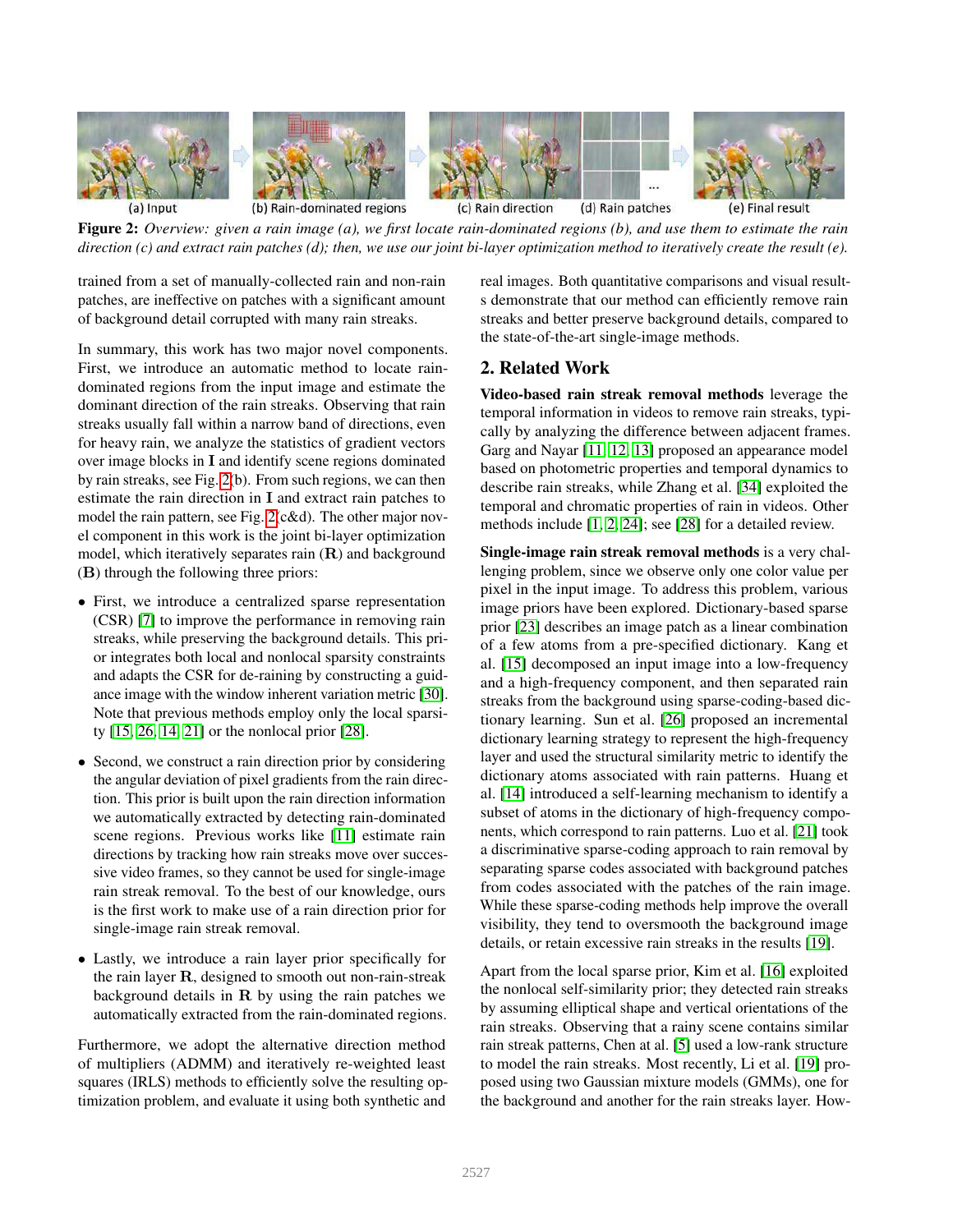ever, the rain streak GMM is trained on rain-only patches in the input image, so its discriminative power is reduced in images full of background details. Fig. [1\(](#page-0-0)c) shows that in such images many rain streaks remain in the result. Most recently, Fu et al. [\[10\]](#page-8-19) and Yang et al. [\[32\]](#page-8-20) independently presented two different deep models for single-image rain streak removal. From the results we obtained from Yang et al. [\[32\]](#page-8-20) and by running the code of Fu et al. [\[10\]](#page-8-19), we find that these methods generally improve upon previous works, but still retain some rain streaks in the results; see Fig. [8](#page-5-0) and Fig. [9.](#page-6-0) This is possibly due to the synthetic training data that includes limited number of rain streak directions.

This paper presents a new optimization method for singleimage rain streak removal with several novel components: automatic estimation of rain streak direction, new regularization terms to model and separate rain streaks from background, and a new appearance model that pushes the nonrain details from the rain layer back to the background. Experimental results confirm the superiority of our method over previous works, both visually and quantitatively.

Some methods [\[18,](#page-8-21) [22,](#page-8-22) [8,](#page-8-23) [33\]](#page-8-7) remove artifacts caused by raindrops adhering to the lens or to the windshield in front of cameras; however, this is a different problem, since raindrop patterns differ substantially from rain streak patterns [\[19\]](#page-8-0).

## 3. Our Approach

A rain image I is often considered as a linear combination of a rain-free background  $(B)$  and a rain streak layer  $(R)$  [\[19\]](#page-8-0):

<span id="page-2-0"></span>
$$
\mathbf{I} = \mathbf{B} + \mathbf{R} \,, \tag{1}
$$

To compute the above decomposition, we take an approach that jointly optimizes  $B$  and  $R$ , by alternating between reducing the rain streaks in  **and keeping only rain streaks in** R. Specifically, we consider the following objective:

<span id="page-2-1"></span>
$$
\min_{\mathbf{B}, \mathbf{R}} ||\mathbf{I} - \mathbf{B} - \mathbf{R}||_F^2 + \lambda_1 \Psi(\mathbf{B}) + \lambda_2 \Phi(\mathbf{B}) + \lambda_3 \Omega(\mathbf{R}), (2)
$$

where  $||.||_F$  is the Frobenius norm;  $||\mathbf{I} - \mathbf{B} - \mathbf{R}||_F^2$  is the fidelity term to enforce the decomposition of Eq. [\(1\)](#page-2-0); the other three regularization terms  $\Psi$ (B),  $\Phi$ (B), and  $\Omega$ (R) are proposed to model our image priors on B and R for rain streak removal. In short,  $\Psi(B)$  aims to smooth out rain streaks in  $B$ ,  $\Phi(B)$  aims to preserve more background details in B, while  $\Omega(R)$  aims to suppress non-rain-streak details in R, thereby pushing them back to B. Their exact formulations are provided in Section [5,](#page-3-0) which also describes the iterative optimization scheme that we use to solve Eq. [\(2\)](#page-2-1). Before these details, we first present how we estimate the rain direction, and extract rain patches in Section [4,](#page-2-2) since the regularization terms are built upon these rain information.

<span id="page-2-3"></span>

Figure 3: *Gradients in rain-dominated regions (red) come mainly from the rain streaks, as compared to regions that contain more background details (green). Thus, the distributions of gradient angles look different in these two cases.*

<span id="page-2-4"></span>

Figure 4: *Rain-dominated regions (red boxes, left) and rain direction (red lines, right) estimated by our method.*

## <span id="page-2-2"></span>4. Rain Modeling

In typical rain images, one can observe that the rain streak directions usually fall within a narrow range, while the gradients of the background scene details are not restricted in such a manner. We use this observation to identify rain-dominated image regions, from which we proceed to estimate rain streak directions and extract rain patches in a robust fashion. This is done automatically in the following three steps:

*i) Locate rain-dominated regions in* I*.* These regions have relatively little background details, such as the red box in Fig. [3.](#page-2-3) We identify them by examining the local distribution of gradient directions over I. First, we compute the angle of the gradient of each pixel in **I** (range:  $[0, \pi)$ ). Then, we use a  $W_r \times W_r$  sliding window with a stride of  $W_s$  to compute local gradient angle histograms using a histogram with 10 bins. Denoting by  $\delta$  the proportion of pixels contained in the most populated bin (as well as its two adjacent bins), we expect rain-dominated regions to have a higher  $\delta$  value than ones that also contain a significant amount of background details, see Fig. [3.](#page-2-3) Thus, we designate the  $N$  windows with the highest  $\delta$  as the rain-dominated regions; see Fig. [2\(](#page-1-0)b) and Fig. [4](#page-2-4) (left) for some example detected windows.

*ii) Estimate rain streak direction.* Next, we use a Canny edge detector to find edges in each of the rain-dominated windows, and employ the Hough transform to detect the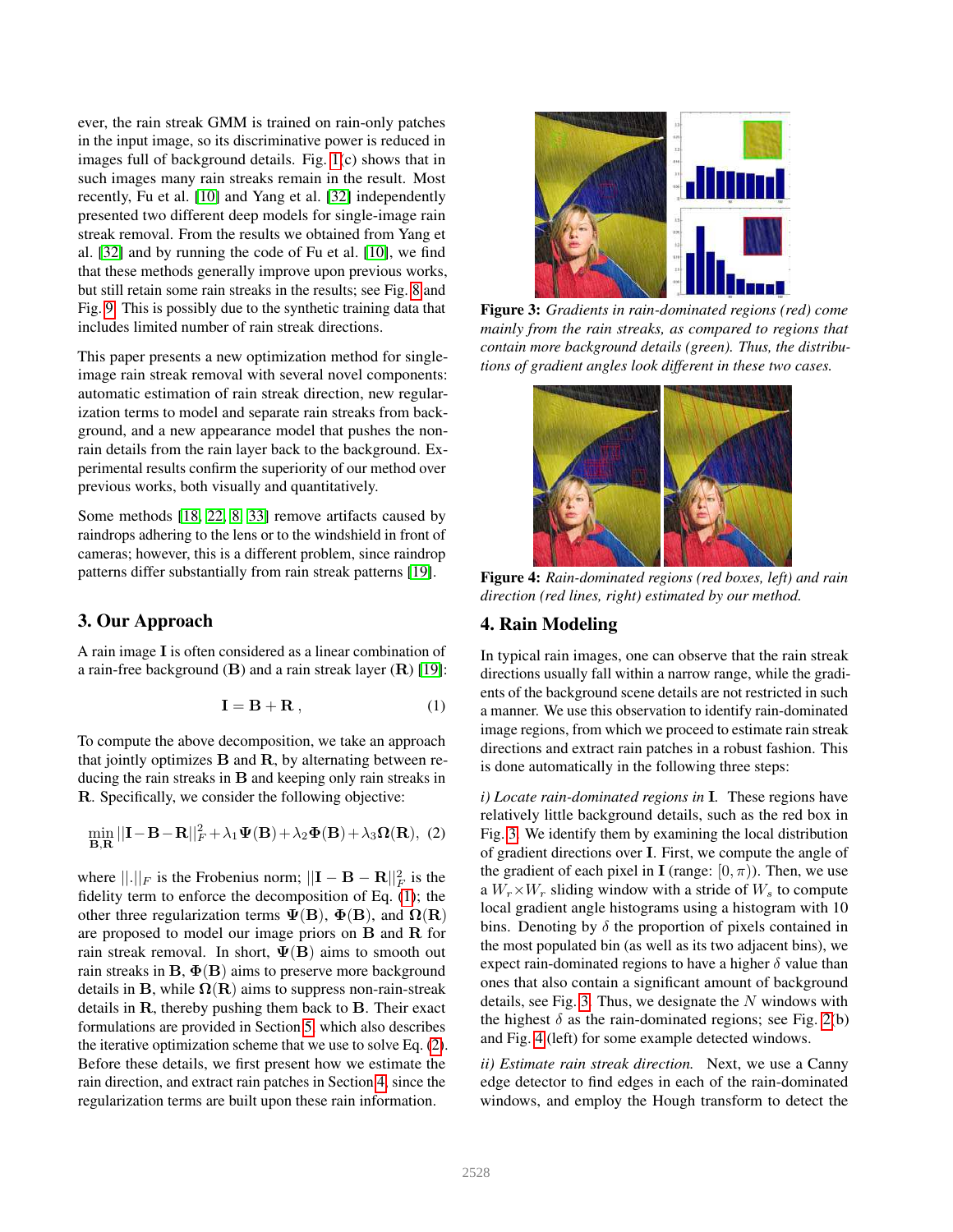<span id="page-3-3"></span>

Figure 5: *(a) rain-direction map computed by Eq.* [\(5\)](#page-3-1)*; (b) a result produced by using*  $\Psi(B)$  *and*  $\Phi(B)$ *; (c&d) weights*  $w_x$ *and*  $w_y$  *computed by Eq.* [\(9\)](#page-4-0); and (e) a result produced by using all three regularization terms:  $\Psi$ (**B**),  $\Phi$ (**B**), and  $\Omega$ (**R**).

longest line in each window. The median among the slopes of these lines is chosen as the slope of the dominant rain streak direction. See Fig. [4](#page-2-4) (right) for a result.

*iii) Extract rain patches.* Lastly, we extract rain patches (or rain-dominated patches) by randomly picking 10N patches inside the rain-dominated windows. The size of the rain patches is set to be  $7 \times 7$  in our implementation.

## <span id="page-3-0"></span>5. Joint Bi-layer Optimization

Next, we employ the estimated rain information to formulate our regularization terms in Eq. [\(2\)](#page-2-1):  $\Psi(\mathbf{B})$ ,  $\Phi(\mathbf{B})$ , and  $\Omega(\mathbf{R})$ .

#### 5.1. Sparsity prior  $\Psi$ (B)

While a dictionary-based sparse prior has been previously used for rain streak removal [\[23,](#page-8-18) [21\]](#page-8-12), Dong et al. [\[7\]](#page-8-13) show that the centralized sparse representation (CSR) is more effective for image restoration. Thus, our first term  $\Psi(B)$  is based on CSR, which combines local and non-local sparsity:

<span id="page-3-5"></span>
$$
\Psi(\mathbf{B}) = ||\boldsymbol{\alpha}||_1 + \gamma \sum_{i \in \mathbf{B}} ||\alpha_i - \mu_i||_1, \text{ s.t. } \mathbf{B} = \mathbf{D} \circ \boldsymbol{\alpha}, \text{ (3)}
$$

where  $\alpha_i$  is the sparse code of the patch centered at pixel i in  $\bf{B}$  (note that  $\bf{B}$  is initialized as  $\bf{I}$  before the first iteration);  $\alpha$  is a long vector concatenating all  $\alpha_i$ ;  $\gamma$  is a weight; **D** is the dictionary created using [\[7\]](#page-8-13);  $\mathbf{D} \circ \alpha$  is the reconstructed background image; and  $\mu_i$  is the weighted average of the sparse codes of the M nonlocal patches that are the most similar to the patch centered at pixel  $i$ :

<span id="page-3-6"></span>
$$
\mu_i = \frac{1}{\Upsilon} \sum_{m=1}^{M} \tau_{i,m} \alpha_{i,m}, \tag{4}
$$

where  $\alpha_{i,m}$  is the sparse code of the m-th similar patch;  $\tau_{i,m}$ is the distance between that patch and the patch centered at pixel *i*; and  $\Upsilon$  is the sum of  $\tau_{i,m}$  for normalization.

However, finding similar patches in rain images is made difficult by the presence of rain streaks. Regarding the rain streaks as a texture superimposed over the background image, we employ the window inherent variation metric [\[30\]](#page-8-14), which

<span id="page-3-2"></span>

Figure 6: *Guidance image computed by using [\[30\]](#page-8-14) (left) and a result produced by using* Ψ(B) *alone (right).*

was designed to separate structure from texture in images. This metric is used to create a guidance image G, which then assists in the estimation of patch similarity, see Fig. [6](#page-3-2) (left) for an example. Given G, the similarity  $\tau_{i,j}$  of two patches centered at pixels  $i$  and  $j$  is estimated by multiplying the  $L_2$  distance between the two patches in **B** with the  $L_2$ distance between the two patches in G. See Fig. [6](#page-3-2) (right) for a result of using  $\Psi$ (B) alone to remove rain streaks.

#### 5.2. Rain direction prior  $\Phi(B)$

As seen in Fig. [6](#page-3-2) (right),  $\Psi$ (B) can effectively suppress the rain streaks, but it also removes many background details, e.g., the hair details (see green box). Having estimated the global rain direction  $d$ , we assume that gradients in  $B$ , which are not perpendicular to  $\overrightarrow{d}$ , are unlikely to belong to rain streaks, and thus should not be removed. Hence, we introduce  $\Phi(B)$  to penalize the gradients perpendicular to  $d.$  Specifically, we first construct a rain-direction map by comparing rain direction  $\vec{d}$  and gradient  $\vec{g}_i$  per pixel i in B:

<span id="page-3-1"></span>
$$
\Theta_i(\mathbf{B}) = \frac{|\vec{d} \cdot \vec{g_i}|}{||\vec{g_i}|| + \varepsilon_1},\tag{5}
$$

where  $\varepsilon_1$  is a constant (set to 0.0001) to avoid division by zero. See Fig. [5\(](#page-3-3)a) for an example. Then, we define

<span id="page-3-4"></span>
$$
\Phi(\mathbf{B}) = \sum_{i \in \mathbf{B}} \frac{1}{\Theta_i(\mathbf{B}) + \varepsilon_1} \,. \tag{6}
$$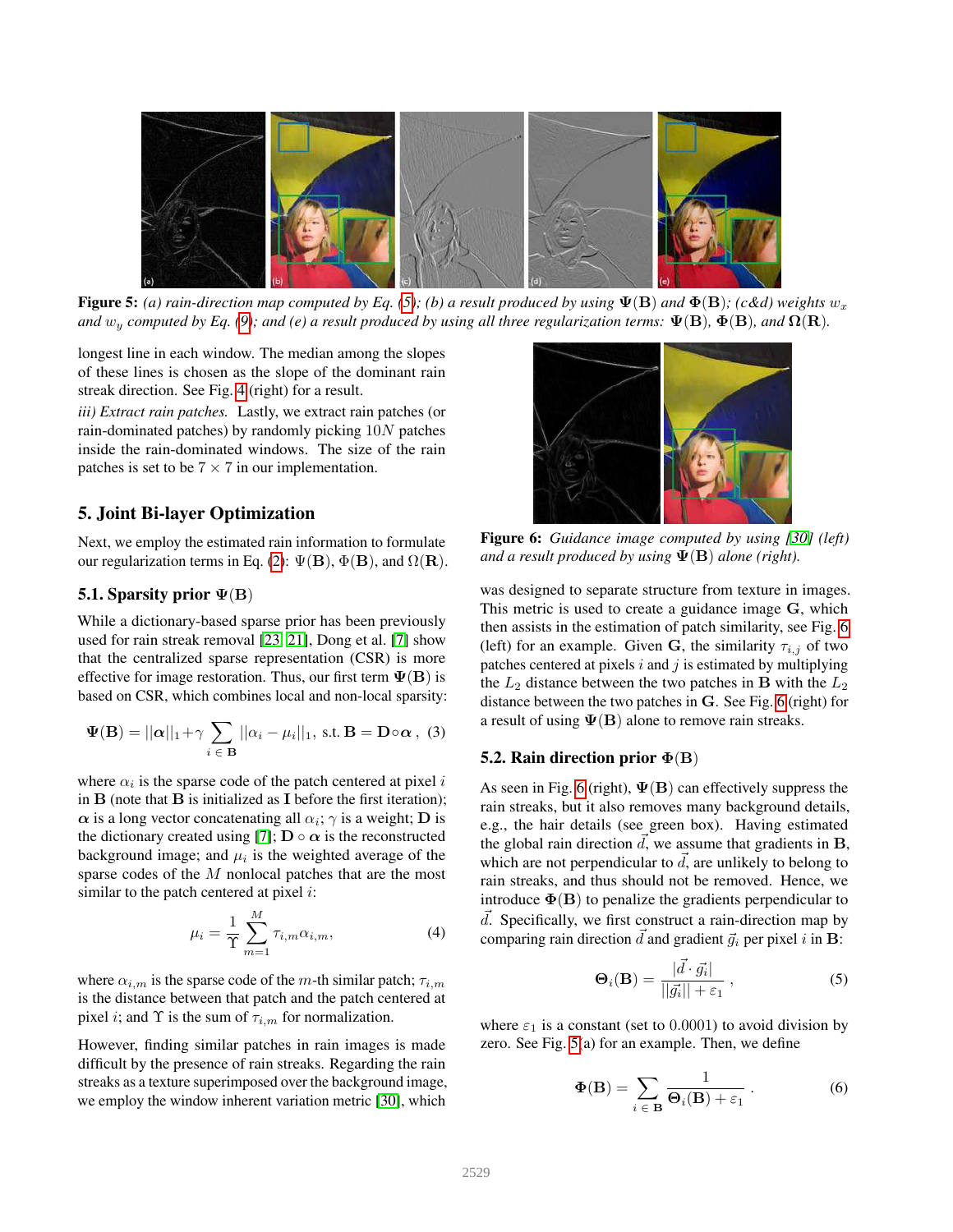<span id="page-4-1"></span>

Figure 7: *The effect of each regularization term in our method. The PSNR values shown below the resulting images reveal the progressive improvement when we put the terms together for rain streak removal.*

The gradients of most rain-streak pixels are roughly perpen-dicular to d. Based on Eq. [\(6\)](#page-3-4), their small  $\Theta_i$  will contribute more to  $\Phi(\mathbf{B})$  than non-perpendicular gradients. Thus, having  $\Phi$ (B) in the objective in Eq. [\(2\)](#page-2-1) helps reduce oversmoothing of non-rain-streak details in B, as demonstrated in Fig. [5\(](#page-3-3)b): comparing the same green box in Fig. [5\(](#page-3-3)b) and Fig. [6](#page-3-2) (right), we can see that  $\Psi$ (B) and  $\Phi$ (B) together can improve the preservation of background details in result.

#### 5.3. Rain layer prior  $\Omega(R)$

Regularizing only B may still smooth out certain background details, e.g., compare the details in the green box in Fig. [3](#page-2-3) against the blue box in Fig. [5\(](#page-3-3)b). Hence, we propose to also regularize the rain layer  $R$  to push scene details, which have been erroneously put into R, back to B.

Inspired by [\[9\]](#page-8-25), we use a weighted Laplacian term to formulate  $\Omega(R)$  with spatially-varying smoothing capability:

$$
\mathbf{\Omega}(\mathbf{R}) = \sum_{i \in \mathbf{R}} \left\{ w_x(i) \left( \partial_x \mathbf{R}_i \right)^2 + w_y(i) \left( \partial_y \mathbf{R}_i \right)^2 \right\}, \tag{7}
$$

where  $w_x(i)$  and  $w_y(i)$  are the smoothing weights on pixel i in R (note: R is initialized as  $I - B$ ). By assigning larger weights to pixels that are believed to contain background detail rather than rain streaks, the corresponding areas of  $$ will be smoothed more aggressively, as we minimize Eq.  $(2)$ . Note also that the smoothing weights are determined using a similarity map  $\Gamma_i(I)$ , which measures the similarity between each patch in I and the rain-dominant patches (extracted as described in Section [4\)](#page-2-2):

$$
\mathbf{\Gamma}_i(\mathbf{I}) = \min_r \|P_i - \tilde{P}_r\|_2^2 ,\qquad (8)
$$

where  $\tilde{P}_r$  is the r-th extracted rain patch, and  $P_i$  is the patch centered at pixel  $i$  in  $\mathbf{I}$ ; note that we use  $\mathbf{I}$  here, since the rain patches are also extracted from I. Using  $\Gamma_i(I)$ , we define

<span id="page-4-0"></span>
$$
w_x(i) = |\partial_x \mathbf{\Gamma}_i(\mathbf{I})|^{\eta}
$$
 and  $w_y(i) = |\partial_y \mathbf{\Gamma}_i(\mathbf{I})|^{\eta}$ , (9)

where  $\eta$  is a sensitivity parameter. Fig. [5\(](#page-3-3)c&d) shows an example of  $w_x$  and  $w_y$ , while Fig. [5\(](#page-3-3)e) shows a result produced with  $\Psi$ (**B**),  $\Phi$ (**B**), and  $\Omega$ (**R**). Comparing Fig. [5\(](#page-3-3)b) and (e), we can see that more background details are pushed back to B by constraining R to look like the extracted rain patches.

Each prior in the joint bi-layer optimization has its own contribution to the success of the method. First, we define  $\Psi(\mathbf{B})$ as the base model to separate rain streaks from background using both local and nonlocal sparsity. Then, we define  $\Phi(B)$  to improve the background details preservation by taking in rain semantics, i.e., rain streaks in images usually following a certain direction. Next, we find that only regularizing layer B tends to unavoidably oversmooth or remove some background details, when eliminating the rain streaks during the optimization procedure on  $B$ ; hence, we define  $\Omega(R)$  to regularize and smooth out details on the layer R using rain patches extracted in rain-dominated regions. In this way, we can further push those non-rain details back to layer B. Fig. [7](#page-4-1) demonstrates the effectiveness of the priors by comparing results produced with  $\Psi$ (B),  $\Psi$ (B)+ $\Phi$ (B),  $\Psi(\mathbf{B})+\Omega(\mathbf{B})$ , and  $\Psi(\mathbf{B})+\Phi(\mathbf{B})+\Omega(\mathbf{R})$ . As can be seen, using only  $\Psi$ (B) tends to overblur the details; adding  $\Phi$ (B) helps to alleviate the blurring, while adding  $\Omega(B)$  helps to preserve more background details. Lastly, by putting all three priors together, we can achieve the best results, as revealed by the PSNR values shown at the bottom in Fig. [7.](#page-4-1)

#### 5.4. Solving the Joint Optimization

Next, we describe how we iteratively minimize Eq. [\(2\)](#page-2-1) with  $\Psi$ (B),  $\Phi$ (B) and  $\Omega$ (R). First, we initialize  $B_0$  as I and  $R_0$ as  $I - B_0$  (zero image). Then, we iteratively perform Steps 1 and 2 below K times to compute  $\mathbf{B}_k$  and  $\mathbf{R}_k$  ( $k \in [1, K]$ ):

**Step 1: Update B.** We compute  $B_k$  in the k-th iteration by solving the following augmented Lagrangian function:

<span id="page-4-2"></span>
$$
\mathbf{B}_{k} = \min_{\mathbf{B}, \alpha} ||\mathbf{I} - \mathbf{B} - \mathbf{R}_{k-1}||_{F}^{2} + \lambda_{1} \Psi(\mathbf{B}) + \lambda_{2} \Phi(\mathbf{B})
$$

$$
- \langle \mathbf{H}, \mathbf{B} - \mathbf{D} \circ \alpha \rangle + \frac{\beta}{2} ||\mathbf{B} - \mathbf{D} \circ \alpha||_{F}^{2}, \qquad (10)
$$

where H is the Lagrange multiplier of linear constraint and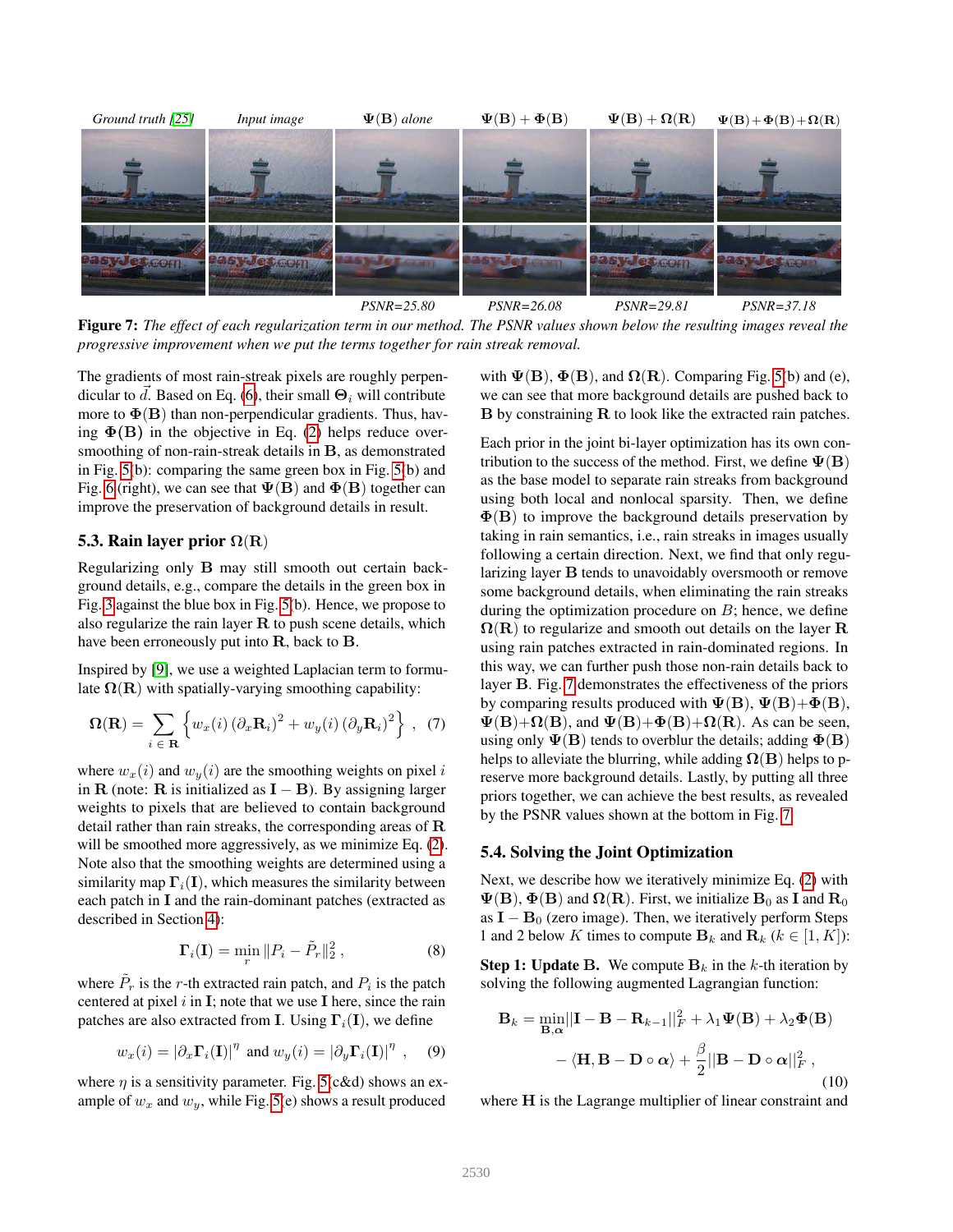<span id="page-5-0"></span>

Figure 8: *Comparing results produced from our method against state-of-the-art methods on two widely-used images.*

 $\beta$  is the penalty parameter. However, it is difficult to simultaneously optimize  $\alpha$  in dictionary domain and  $\Phi(B)$  in image domain in Eq. [\(10\)](#page-4-2). Hence, we efficiently solve it by adopting the alternating direction method of multipliers (ADMM) technique [\[3\]](#page-8-26) by alternatively updating **B** and  $\alpha$ in the following two subproblems (with  $T$  iterations):

**Subproblem 1.1 on B:** By removing  $\lambda_1 \Psi(\mathbf{B})$  and adding  $\frac{\beta}{2} ||\beta^{-1} \mathbf{H}^t||_F^2$  to Eq. [\(10\)](#page-4-2), we can estimate  $\mathbf{B}^{t+1}$  as:

<span id="page-5-1"></span>
$$
\min_{\mathbf{B}} ||\mathbf{I} - \mathbf{B} - \mathbf{R}_{k-1}||_F^2 + \lambda_2 \Phi(\mathbf{B}) + \frac{\beta}{2} ||\mathbf{B} - \mathbf{D} \circ \boldsymbol{\alpha}^t - \frac{1}{\beta} \mathbf{H}^t ||_F^2.
$$
\n(11)

Now, the optimization is quadratic but has a non-linear term  $\Phi$ (B). Since a quadratic optimization with a quadratic regularization term can be optimized linearly [\[27,](#page-8-27) [20,](#page-8-28) [17\]](#page-8-29), we solve the problem with the iterative re-weighted least squares (IRLS) technique [\[30\]](#page-8-14). The main idea here is to decompose the non-linear  $\Phi(B)$  into a quadratic term and another non-linear term (say  $S_{x,i}$ ), which enable us to solve the optimization in Eq. [11](#page-5-1) by computing the new term  $S_{x,i}$ and estimating  $\Phi(B)$  with a closed-form solution alternatively; please see the supplementary material for the details.

**Subproblem 1.2 on**  $\alpha$ **:** With the estimated  $B^{t+1}$  obtained from subproblem 1.1, we compute  $\alpha^{t+1}$  by solving

$$
\min_{\mathbf{\alpha}} \frac{\beta}{2} ||\mathbf{B}^{t+1} - \mathbf{D} \circ \mathbf{\alpha}^t - \frac{1}{\beta} \mathbf{H}^t||_F^2 + \lambda_1 \mathbf{\Psi}(\mathbf{B}^{t+1}) . \tag{12}
$$

Note that we adopt a similar minimization in [\[7\]](#page-8-13) to solve the above centralized sparse optimization, and update  $H^{t+1}$  as  $\mathbf{H}^{t} + \beta(\mathbf{B}^{t+1} - \mathbf{D} \circ \alpha^{t+1})$  to complete Step 1.

**Step 2: Update R.** Given  $B_k$  from Step 1, we solve for  $\mathbf{R}_k$  by the following sparse linear equation:

$$
\left(\mathbf{\Gamma} + \lambda_3 (\mathbf{E}_x^T V(\mathbf{w}_x) \mathbf{E}_x + \mathbf{E}_y^T V(\mathbf{w}_y) \mathbf{E}_y)\right) V(\mathbf{R}) = V(\mathbf{I}) - V(\mathbf{B}_k).
$$
\n(13)

After updating  $\mathbf{R}_k$ , we do not need to explicitly push the non-rain details back to B, since this will be done when updating  $B_{k+1}$  in the next iteration.

Timing. To save computation time, we follow [\[19\]](#page-8-0) and run the de-raining only on the luminance (Y) channel by converting I to YUV space. Moreover, we construct the dictionary only once with the input rain image. Our current Matlab implementation takes about 24 sec. (3 iterations) / 60 sec. (8 iterations) to process a  $480\times320$  color image; this compares favorably to the published state-of-the-art (i.e., [\[19\]](#page-8-0)).

Parameters. Our method, like other rain streak removal works, also has parameters, but most parameters are fixed in the experiments:  $\lambda_1 = 1.0$  (Eq. [2\)](#page-2-1),  $\lambda_3 = 0.01$  (Eq. 2),  $W_r =$ 31 (Sec. [4\)](#page-2-2),  $W_s = 8$  (Sec. 4),  $N = 20$  (Sec. 4),  $\gamma = 5$  (Eq. [3\)](#page-3-5),  $M=20$  (Eq. [4\)](#page-3-6),  $\eta = 1.2$  (Eq. [9\)](#page-4-0),  $\beta = 0.01$  (Eq. [10\)](#page-4-2), and T (the ADMM iteration number) = 2. For the canny operator in Sec. [4,](#page-2-2) we empirically employ the default values provided by the MATLAB canny function. To work with different input images, we only tune two parameters: i)  $\lambda_2$  in Eq. [\(2\)](#page-2-1), and ii) iteration number  $K$  in our solver (see Sec. 5.4). Empirically,  $\lambda_2$  ranges [10<sup>-4</sup>, 10<sup>-3</sup>], while K is set as 4 to 50. For heavy rain condition, we use larger values for  $\lambda_2$  and for K.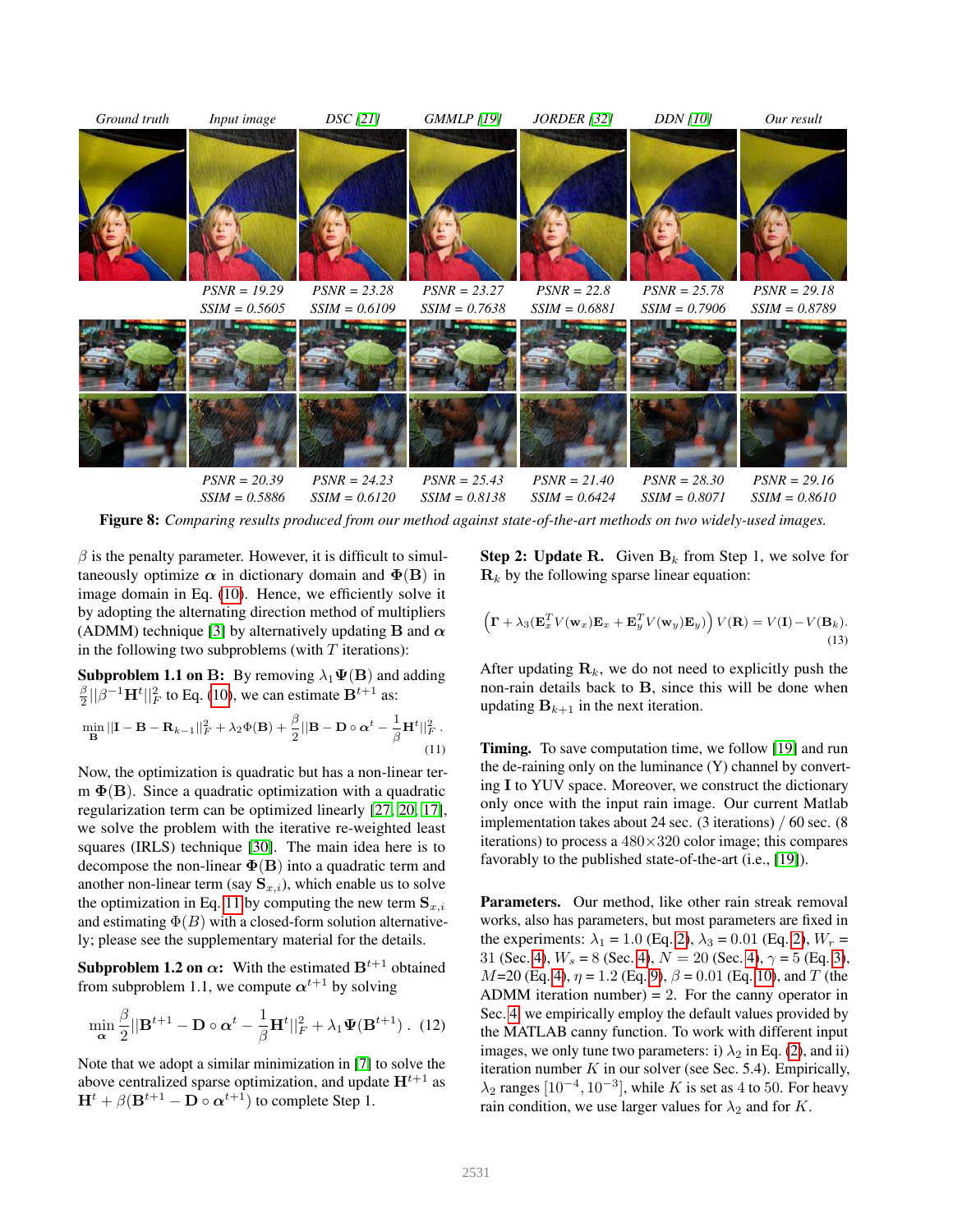<span id="page-6-0"></span>

Figure 9: *Comparisons with state-of-the-art methods using various real images, particularly with heavy rain.*

<span id="page-6-1"></span>Table 1: *Quantitative comparison using two synthetic datasets D1 and D2; note: images in D2 have dense rain.*

|                    | PSNR (D1) | PSNR (D2) | SSIM (D1) | SSIM (D2) |
|--------------------|-----------|-----------|-----------|-----------|
| <b>DSC</b> [21]    | 27.29     | 24.46     | 0.8215    | 0.7853    |
| <b>GMMLP</b> [19]  | 29.36     | 26.23     | 0.8430    | 0.8038    |
| <b>JORDER [32]</b> | 29.90     | 27.36     | 0.8664    | 0.8342    |
| <b>DDN [10]</b>    | 28.78     | 25.93     | 0.8408    | 0.8007    |
| Our method         | 31.05     | 27.64     | 0.8917    | 0.8567    |

## 6. Results

We compare our method against state-of-the-art single-image de-raining methods, including discriminative sparse coding [\[21\]](#page-8-12) (denoted as DSC), GMM-based layer prior [\[19\]](#page-8-0) (denoted as GMMLP), joint rain detection and removal [\[32\]](#page-8-20) (denoted as JORDER), and removing rain from single images via a deep detail network [\[10\]](#page-8-19) (denoted as DDN). Many synthetic and real images have been tested, and two measures were used in the evaluation: peak signal to noise ratio (PSNR) and structural similarity index (SSIM) [\[29\]](#page-8-30).

Synthetic Images. We conduct quantitative comparisons using two widely-used synthetic rain images, see Fig. [8.](#page-5-0) Note that for GMMLP, the results are obtained directly from the published paper [\[19\]](#page-8-0); for DSC and DDN [\[10\]](#page-8-19), we produce the results using the authors' code and tuning its parameters to achieve the best results; while for JORDER [\[32\]](#page-8-20), we obtain the results directly from the authors. In these results, DSC, GMMLP, JORDER, and DDN tend to retain excessive

rain streaks. In contrast, our method is capable of removing rain streaks, while better preserving the background details. The PSNR and SSIM values reported in Fig. [8](#page-5-0) provide a quantitative indication of the performance of our method.

Also, we prepare quantitative comparisons between our method and others on two datasets. One is a synthetic dataset (denoted as D1) by randomly selecting 60 images from the BSDS 500 dataset [\[6\]](#page-8-31), synthesizing rain over the images with different rain streak orientations (with the same procedure using Photoshop as in [\[10\]](#page-8-19)), and applying different methods to remove rain in the images. Another dataset (denoted as D2) is built intentionally with dense rain by randomly selecting 30 other images from the BSDS 500 dataset [\[6\]](#page-8-31). Table [1](#page-6-1) reports the resulting averaged PSNR and SSIM values for comparison on D1 and D2, demonstrating that our method achieves the best (highest) PSNR and SSIM values.

Real Images. We also verify our method and compare it against others using a number of real rain images, e.g., see Fig. [9.](#page-6-0) Again, DSC, JORDER and DDN tend to retain excessive rain streaks, while GMMLP tends to keep more rain streaks for images with heavier rain (2nd row in Fig. [9\)](#page-6-0) or oversmooth some background details for lighter rain (4th row in Fig. [9\)](#page-6-0). In contrast, our method achieves better results in terms of effectively removing the rain streaks while preserving the scene details, e.g., see the flowers on the ground in the blown-up views in the last row of Fig. [9,](#page-6-0) with rain streaks mostly removed. Lastly, Fig. [10](#page-7-0) demonstrates the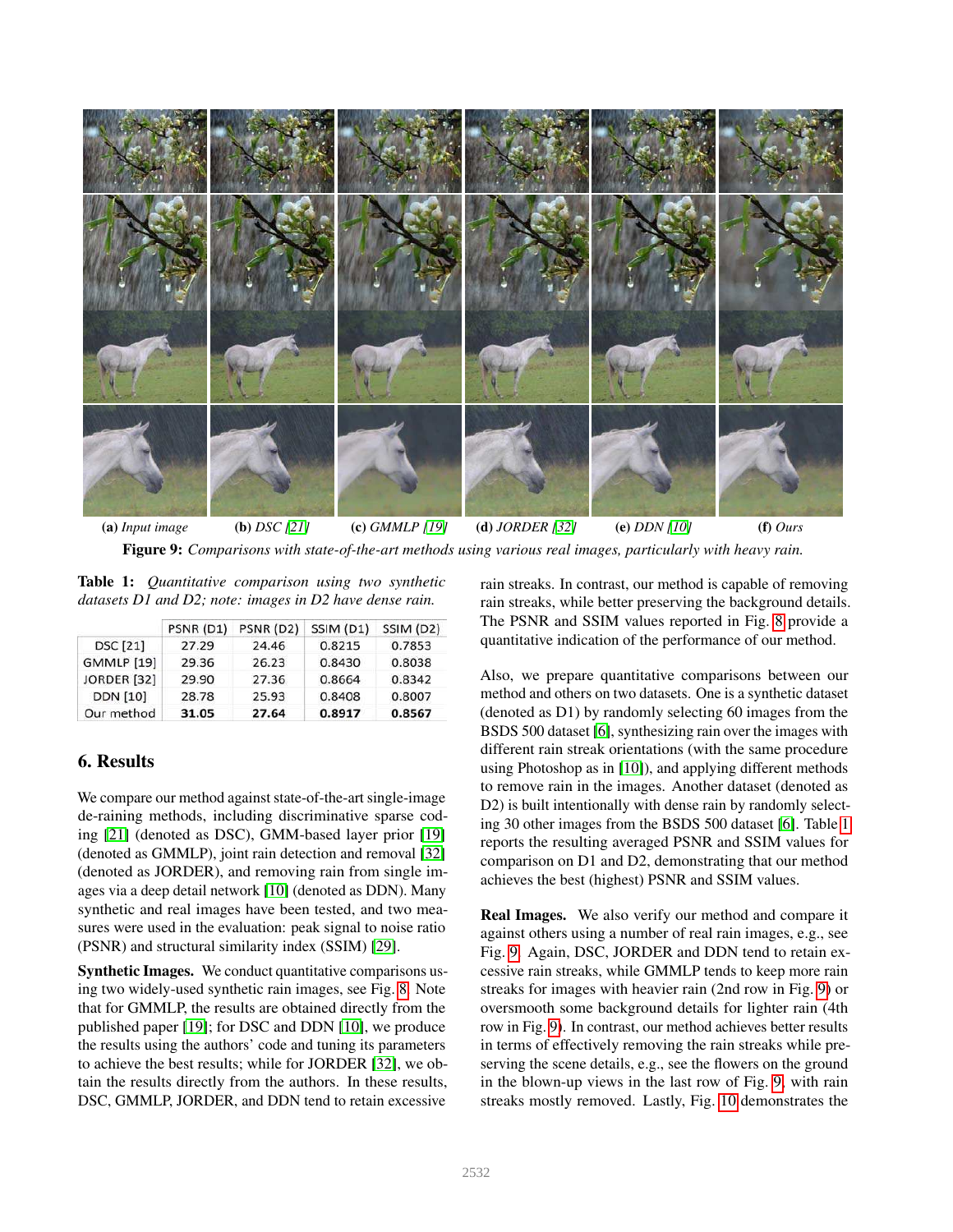<span id="page-7-0"></span>

Figure 10: *More results produced by our method under different rain directions. Top row: inputs. Bottom row: our results.*

<span id="page-7-1"></span>Table 2: *Improvement in on-road vehicle detection.*

|                   | ODS   | OIS   | АP    |
|-------------------|-------|-------|-------|
| Rain images       | 0.617 | 0.632 | 0.675 |
| Using our results | 0.741 | 0.765 | 0.806 |

effectiveness of our method on real images with rain streaks in different directions and over different backgrounds. *Additional results can be found in the supplementary material.*

Applications. We conducted preliminary experiments on three applications to demonstrate how our method benefits other computer vision algorithms. The first application is edge detection using a recent edge detector [\[6\]](#page-8-31). First, we randomly selected 30 images from the BSDS 500 dataset [\[6\]](#page-8-31), added rain over the images using the procedure as in [\[10\]](#page-8-19), and employed our method to remove rain in the images. Then, we applied [\[6\]](#page-8-31) to generate edge maps from the rained images, as well as from our de-rained images, and compared the results with the ground truths given in the BSDS 500 dataset [\[6\]](#page-8-31). To quantitatively evaluate the edge detection accuracy, we followed [\[6\]](#page-8-31) to use the fixed contour threshold (ODS), per-image best threshold (OIS), and average precision (AP) metrics. From Table [2,](#page-7-1) we can see that the edge detection accuracy improves after removing the rain streaks.

Second, we explored saliency detection with and without rain using [\[31\]](#page-8-32). Here, we randomly selected 30 images from the CSSD dataset [\[31\]](#page-8-32), added rain to each of them, and then applied our method to remove the rain. Then, we compare the saliency detection accuracy using the AUC-Judd metric<sup>[1](#page-7-2)</sup>. Results show that the AUC-Judd value increases from 0.9012 to 0.9422 after we remove the rain streaks.

The last application is on-road vehicle detection in rain images using a state-of-the-art detector [\[4\]](#page-8-33). Here, we randomly selected 30 images from the KITTI dataset [\[4\]](#page-8-33) and synthesized rain on them. We then removed the rain using our

method. Results show that the average precision in terms of detecting vehicles improves from ∼59.76% to ∼65.71% after using our method to remove the rain in those images.

Limitations. First, some background details may still be oversmoothed by our method, as shown in Fig. [8.](#page-5-0) Second, two parameters of our method are required to be specified by users for optimal performance. Lastly, our method does not consider haze in the rain although dehazing and contrast enhancement may certainly be applied as a separate process.

Acknowledgments. We thank reviewers for the valuable comments. This work was supported in part by the 973 Program (2015CB351706), the Shenzhen Science and Technology Program (JCYJ20170413162617606 and JCYJ20170413162256793), the National Natural Science Foundation of China (61233012), the Israel Science Foundation (ISF grant No. 2366/16), and the ISF-NSFC joint research program (grant No. 2217/15).

## 7. Conclusion

We present a joint bi-layer optimization method for singleimage rain streak removal with the following novel components. First, we automatically locate rain-dominated regions in the input image, and then estimate the rain direction and extract rain patches by analyzing the gradient statistics. With this information, we model three regularization terms to progressively separate rain streaks from background details in various aspects: integrating local and nonlocal sparsity via a centralized sparse representation, measuring deviation of gradients from the estimated rain direction, and measuring the visual similarity between image patches and rain patches to filter the rain layer. Comparing with the state-of-the-art methods, we do not need to manually prepare rain and nonrain inputs to train a data model, and our method can better separate background details from rain streaks as shown in the various results using real and synthetic rain images.

<span id="page-7-2"></span><sup>1</sup>[http://saliency.mit.edu/results\\_mit300.html](http://saliency.mit.edu/results_mit300.html)